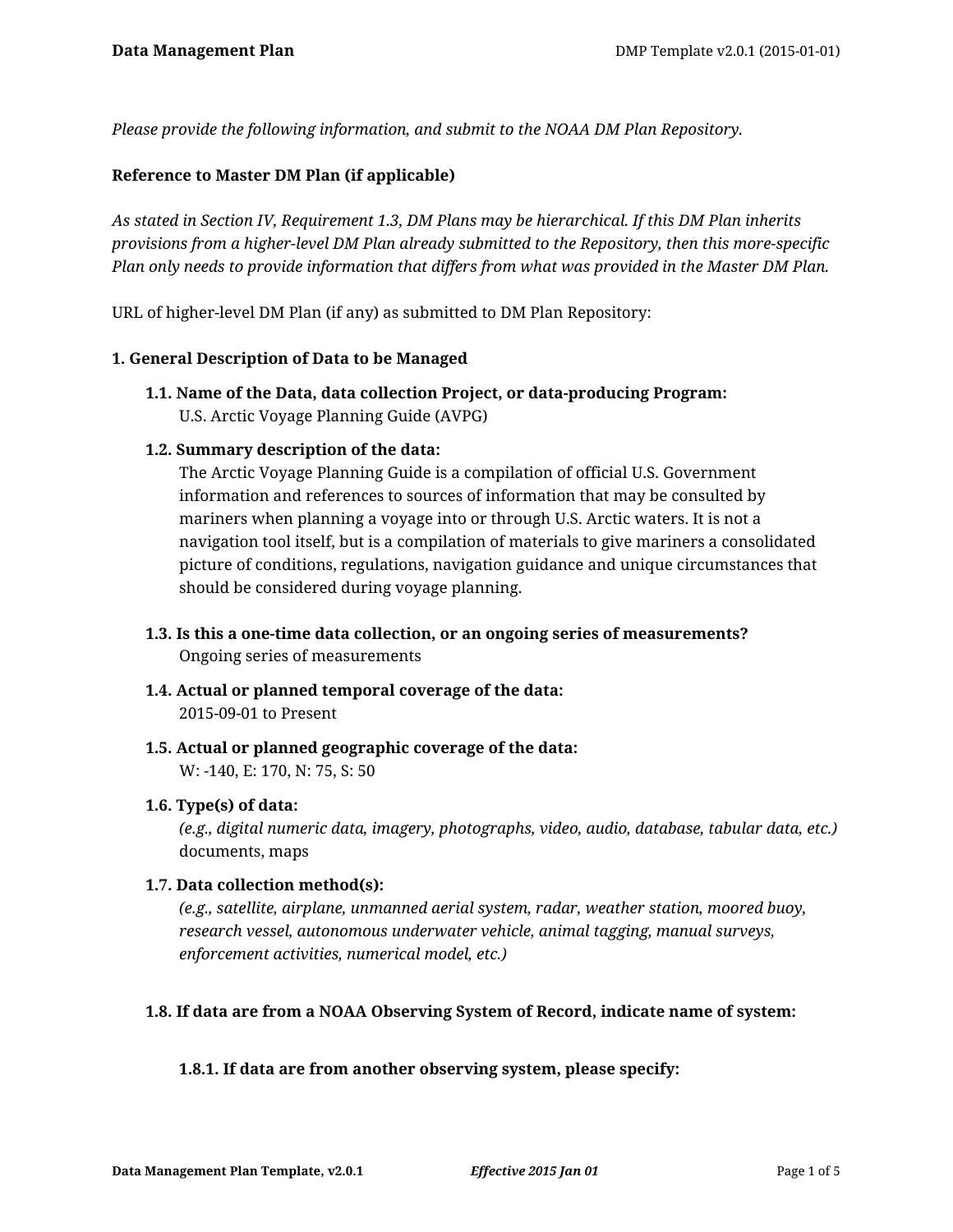### **2. Point of Contact for this Data Management Plan (author or maintainer)**

**2.1. Name:**

Patrick Keown

- **2.2. Title:** Metadata Contact
- **2.3. Affiliation or facility:**
- **2.4. E-mail address:** patrick.keown@noaa.gov
- **2.5. Phone number:** 240-533-0031

# **3. Responsible Party for Data Management**

*Program Managers, or their designee, shall be responsible for assuring the proper management of the data produced by their Program. Please indicate the responsible party below.*

**3.1. Name:** Patrick Keown

**3.2. Title:** Data Steward

#### **4. Resources**

*Programs must identify resources within their own budget for managing the data they produce.*

# **4.1. Have resources for management of these data been identified?**

# **4.2. Approximate percentage of the budget for these data devoted to data management ( specify percentage or "unknown"):**

# **5. Data Lineage and Quality**

*NOAA has issued Information Quality Guidelines for ensuring and maximizing the quality, objectivity, utility, and integrity of information which it disseminates.*

# **5.1. Processing workflow of the data from collection or acquisition to making it publicly accessible**

*(describe or provide URL of description):*

**5.1.1. If data at different stages of the workflow, or products derived from these data, are subject to a separate data management plan, provide reference to other plan:**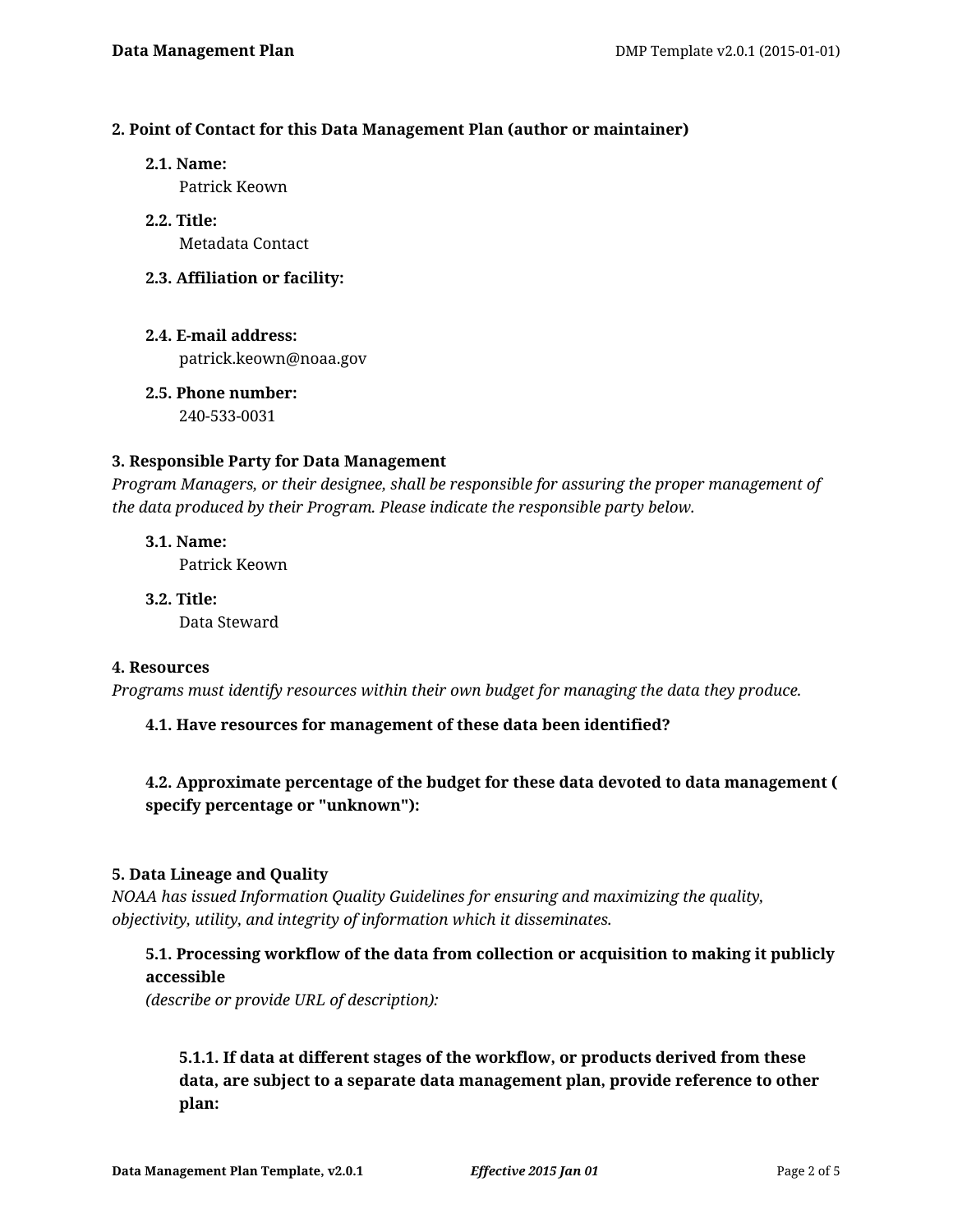### **5.2. Quality control procedures employed (describe or provide URL of description):**

### **6. Data Documentation**

*The EDMC Data Documentation Procedural Directive requires that NOAA data be well documented, specifies the use of ISO 19115 and related standards for documentation of new data, and provides links to resources and tools for metadata creation and validation.*

### **6.1. Does metadata comply with EDMC Data Documentation directive?** No

#### **6.1.1. If metadata are non-existent or non-compliant, please explain:**

Missing/invalid information:

- 1.7. Data collection method(s)
- 4.1. Have resources for management of these data been identified?

- 4.2. Approximate percentage of the budget for these data devoted to data management

- 5.1. Processing workflow of the data from collection or acquisition to making it publicly accessible

- 5.2. Quality control procedures employed
- 7.1. Do these data comply with the Data Access directive?
- 7.1.1. If data are not available or has limitations, has a Waiver been filed?
- 7.1.2. If there are limitations to data access, describe how data are protected
- 7.3. Data access methods or services offered
- 7.4. Approximate delay between data collection and dissemination
- 8.1. Actual or planned long-term data archive location

- 8.3. Approximate delay between data collection and submission to an archive facility

- 8.4. How will the data be protected from accidental or malicious modification or deletion prior to receipt by the archive?

#### **6.2. Name of organization or facility providing metadata hosting:**

NMFS Office of Science and Technology

#### **6.2.1. If service is needed for metadata hosting, please indicate:**

#### **6.3. URL of metadata folder or data catalog, if known:**

https://www.fisheries.noaa.gov/inport/item/39967

#### **6.4. Process for producing and maintaining metadata**

*(describe or provide URL of description):*

Metadata produced and maintained in accordance with the NOAA Data Documentation Procedural Directive: https://nosc.noaa.gov/EDMC/DAARWG/docs/EDMC\_PD-Data Documentation v1.pdf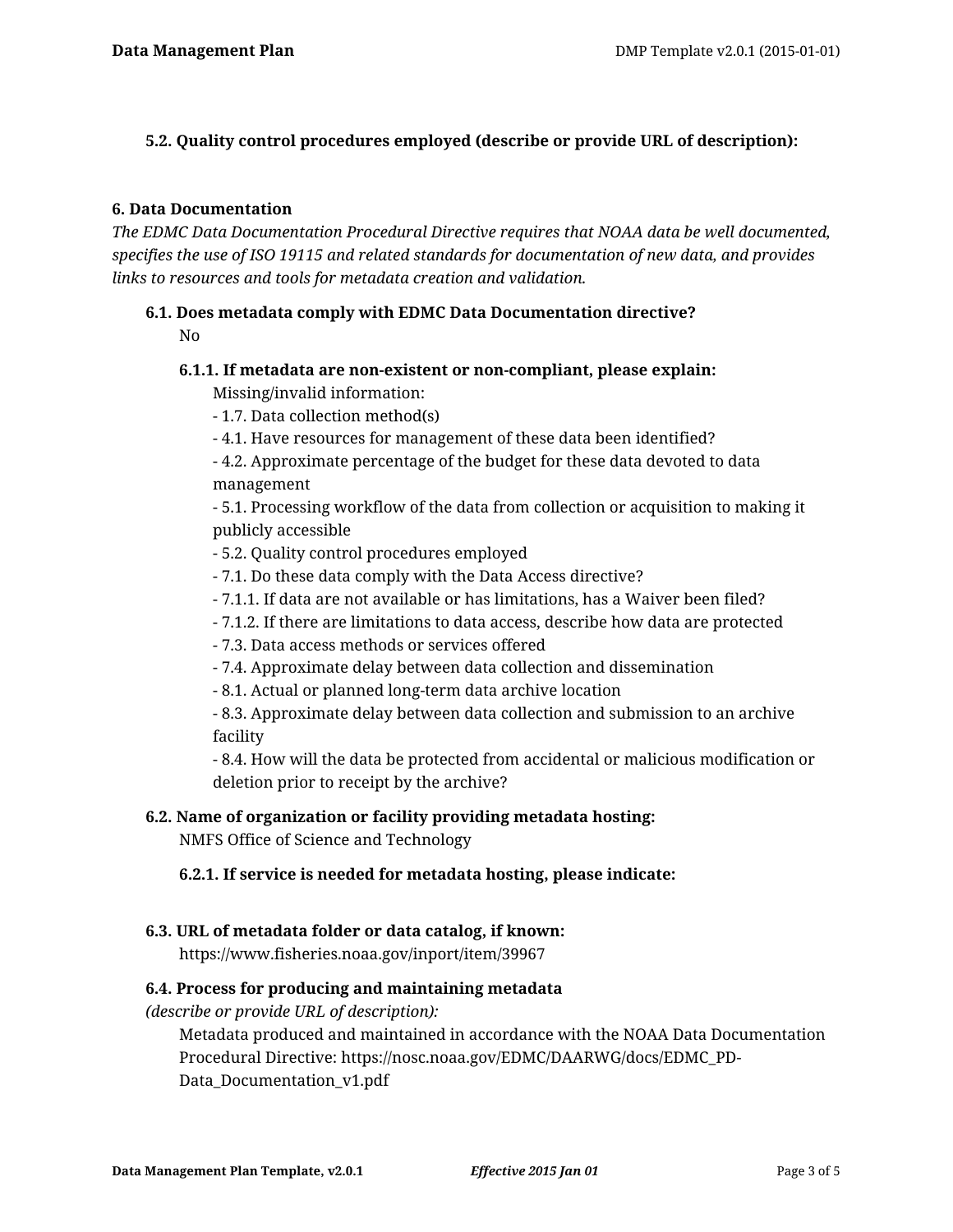# **7. Data Access**

*NAO 212-15 states that access to environmental data may only be restricted when distribution is explicitly limited by law, regulation, policy (such as those applicable to personally identifiable information or protected critical infrastructure information or proprietary trade information) or by security requirements. The EDMC Data Access Procedural Directive contains specific guidance, recommends the use of open-standard, interoperable, non-proprietary web services, provides information about resources and tools to enable data access, and includes a Waiver to be submitted to justify any approach other than full, unrestricted public access.*

# **7.1. Do these data comply with the Data Access directive?**

**7.1.1. If the data are not to be made available to the public at all, or with limitations, has a Waiver (Appendix A of Data Access directive) been filed?**

**7.1.2. If there are limitations to public data access, describe how data are protected from unauthorized access or disclosure:**

**7.2. Name of organization of facility providing data access:** Office of Coast Survey (OCS)

### **7.2.1. If data hosting service is needed, please indicate:**

- **7.2.2. URL of data access service, if known:** http://www.nauticalcharts.noaa.gov/avpg/guide.htm
- **7.3. Data access methods or services offered:**
- **7.4. Approximate delay between data collection and dissemination:**

# **7.4.1. If delay is longer than latency of automated processing, indicate under what authority data access is delayed:**

#### **8. Data Preservation and Protection**

*The NOAA Procedure for Scientific Records Appraisal and Archive Approval describes how to identify, appraise and decide what scientific records are to be preserved in a NOAA archive.*

# **8.1. Actual or planned long-term data archive location:**

*(Specify NCEI-MD, NCEI-CO, NCEI-NC, NCEI-MS, World Data Center (WDC) facility, Other, To Be Determined, Unable to Archive, or No Archiving Intended)*

# **8.1.1. If World Data Center or Other, specify:**